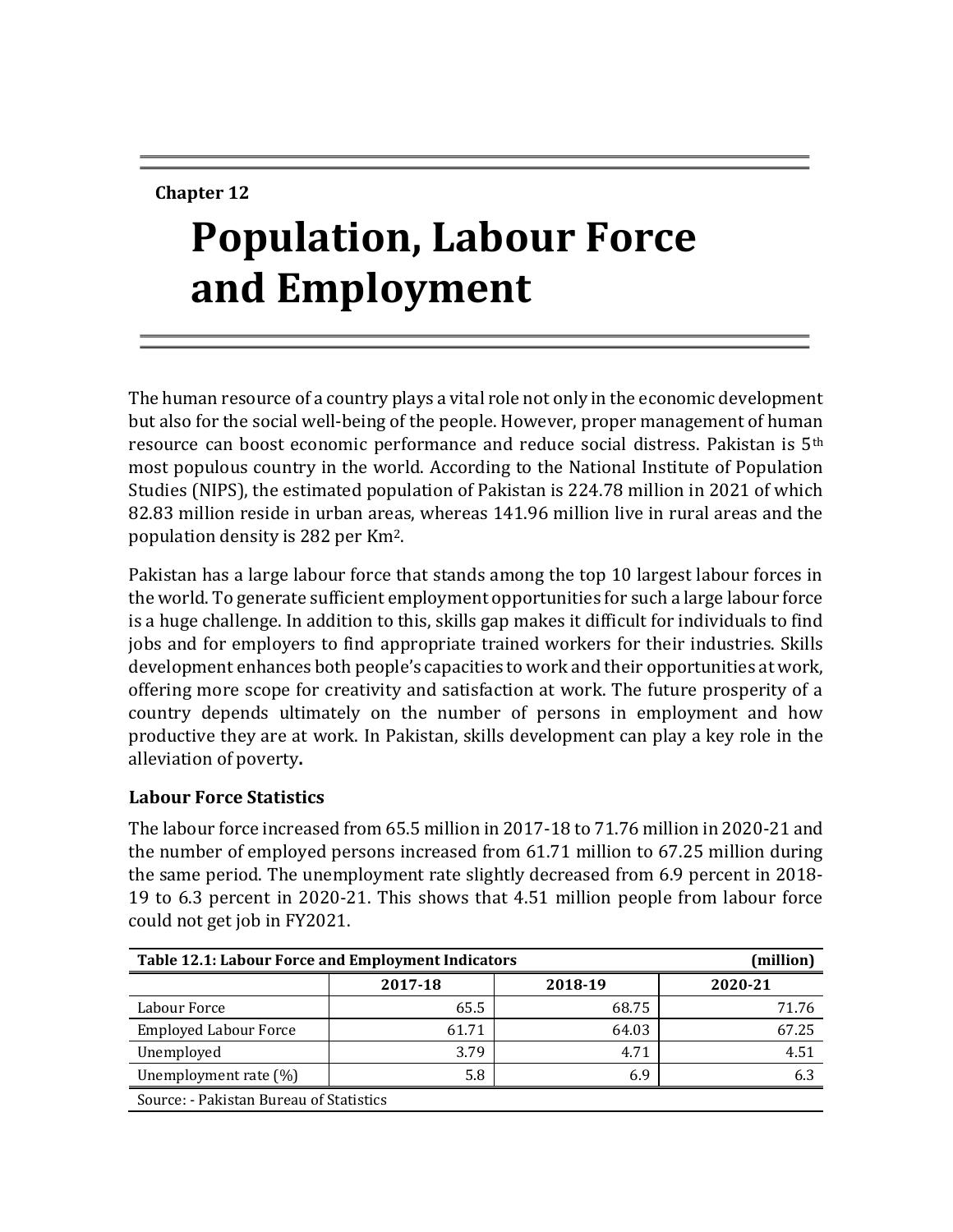#### **Employment to Population Ratio**

The employment to population ratio is defined as, number of employed persons expressed as a percentage of working age population (10 Years & above). According to the Labour Force Survey (LFS) 2020-21, overall employment to population ratio is 42.1 percent and this ratio is higher in male (64.1 percent) as compared to female (19.4 percent). The province-wise comparison also shows the same pattern. In Punjab employment to population ratio is 44.2 percent, followed by Sindh (42.1 percent), Balochistan (38.6 percent) and KP (36 percent), respectively. Fig 1 depicts employment to population ratio.



# **Employment by Sectors**

Being a major contributor to the GDP agriculture sector plays an important role in development of the economy. According to the Labour Force Survey 2020-21, the share of employment in agriculture sector decreased from 39.2 percent in 2018-19 to 37.4 percent in 2020-21. This sector is the key source of supply of raw material to the other sectors of the economy, especially industrial sector. The significant share of employment from agriculture sector is shifted to industry and services sector due to technological transformation. The services sector is the largest growing sector of the economy and the share of employment in services sector is 37.2 percent in 2020-21.

The construction and manufacturing sectors are considered as major source of the economic growth and development. Expansion of these sectors can generate millions of jobs for unskilled, semi skilled and skilled workforce. Further, these sectors also play an important role in generating income in formal and informal sectors. Share of employment in construction sector has increased from 8.0 percent in 2018-19 to 9.5 percent in 2020-21. This increase shows that job opportunities are being created in the country. Wholesale and retail trade sector has shown 14.4 percent employment in 2020- 21. The employment level in transport/storage & communication remained same in the period under review and share of employment in community/social & personal service sectors increased from 14.9 percent in 2018-19 to 16.0 percent in 2020-21. A comparison of employment by sector in 2018-19 and 2020-21 is given in Fig 2a & 2b.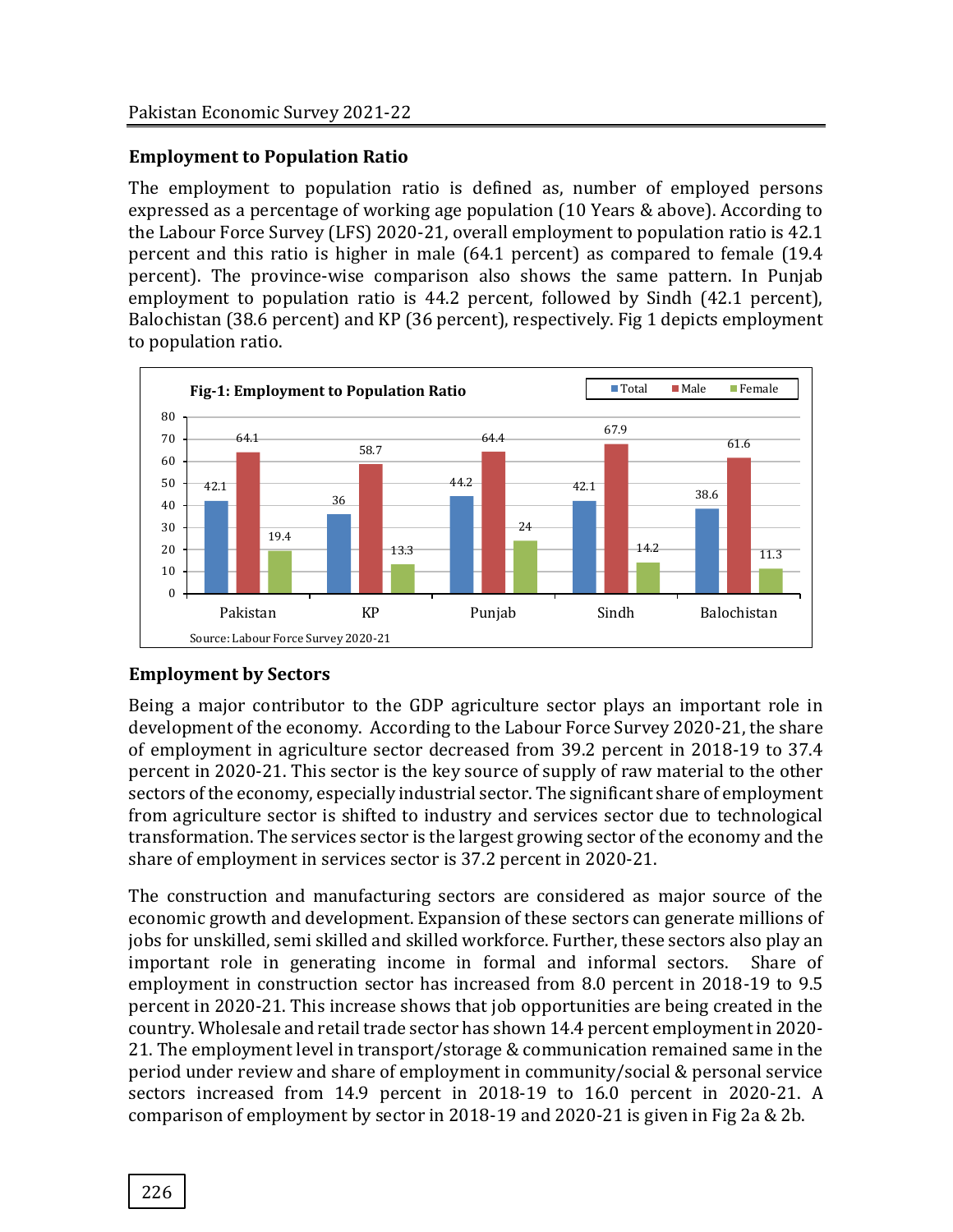



#### **Youth Employment**

According to the Labour Force Survey 2020-21, the overall unemployment rate is 6.3 percent with prevalence of higher unemployment rate 12.2 percent among 20-24 years compared with 11.8 percent in 2018-19. Youth unemployment rate is quite high as compared to the average unemployment rate. Improvement in infrastructure and skill development programmes can play an important role to create employment opportunities in the country. Age -wise break up of unemployment rate reflected in Fig-3.



# **Initiatives for Employment Generation**

**Construction Sector:** Labour Force Survey 2020-21 indicated that employment in construction sector reached to 6.4 million as compared to 5.13 million in 2018-19, showing an increase of 1.28 million of employed people. Construction sector on account of both backward & forward linkages boost approximately 40 allied industries simultaneously. Therefore, expansion of construction activities not only results in substantial increase in GDP growth but also create thousands of jobs in industrial sector.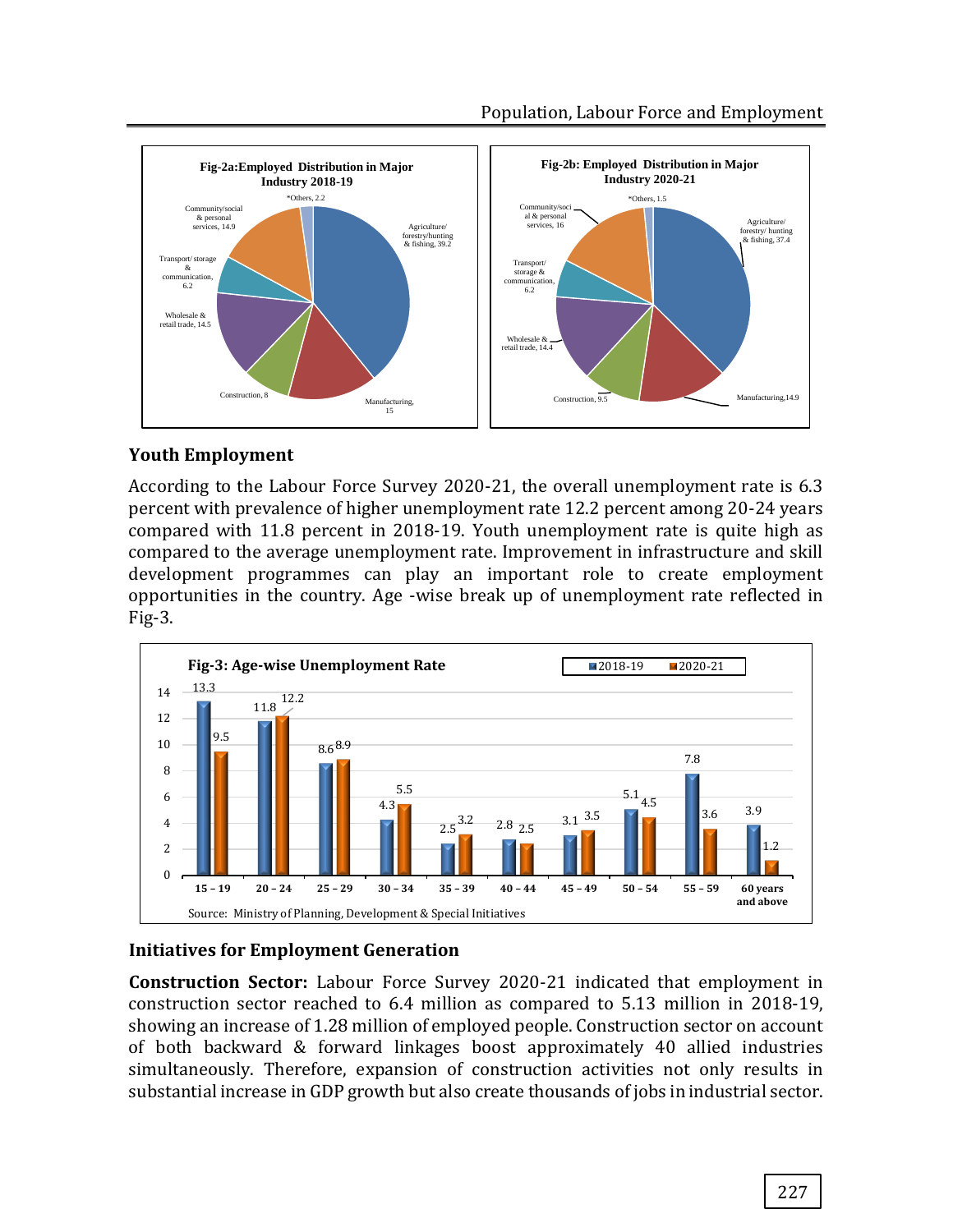# **Skill Development**

In pursuance of Goal 8 of Sustainable Development Goals (SDGs), i.e. Decent Work and Economic Growth, the government has developed a broader roadmap for youth development under National Skill Strategy (NSS) which emphasizes on improving governance, exploring multi-source funding, capacity enhancement through employable skills, quality assurance, access and equity, industry ownership and skill development for international market for increasing foreign remittances. The emphasis is also made on re-skilling the existing workers through Recognition of Prior Learning (RPL) and provision of subsidized loan to unemployed youth. Further, the introduction of Competency Based Training and Assessment (CBT&A) is an important element of the National Skills Strategy (NSS), which is the basis of the ongoing Technical and Vocational Education and Training (TVET) sector reform in Pakistan. It also provides the basis for the implementation of the National Vocational Qualifications Framework (NVQF).

The roadmap also urges on public- private partnership; increasing the private sector role in the governance of TVET and encouraging linkages with the informal sector through RPL. Further, youth empowerment and productivity has been given priority in National Youth Development Framework (NYDF). In order to implement the said interventions, following special initiatives under PSDP have been taken in 2021-22:

| Table-12.2: Initiatives under PSDP 2021-22 |                                                                                                                               |                         |  |  |  |  |
|--------------------------------------------|-------------------------------------------------------------------------------------------------------------------------------|-------------------------|--|--|--|--|
| Sr. No                                     | Projects                                                                                                                      | Amount (Rs in millions) |  |  |  |  |
|                                            | Introducing Matric-Tech Pathways for Integrating Technical and<br>Vocational Education & Training (TVET) and Formal Education | 215.0                   |  |  |  |  |
|                                            | Establishment of Polytechnic Institute for Boys at Skardu                                                                     | 197.819                 |  |  |  |  |
| Source: PSDP 2021-22                       |                                                                                                                               |                         |  |  |  |  |

Through aforementioned interventions, 27 TVET Labs for 15 selected schools in ICT, AJK and GB have been established so far. Further, two newly constructed technical &vocational institutes, located at Gwadar and Skardu, will be operationalized soon. In addition, 25% quota is specified for women under these schemes.

# **Kamyab Jawan Programme**

Kamyab Jawan Programme is the medium of change to empower youth and harness their potential for human development and transformation of the future of Pakistan. The government launched Kamyab Jawan Programme to uplift the youth of the country by offering opportunities to utilize their entrepreneurial potential. Under this programme, young people will launch 10,000 start-ups by 2023 to create jobs and economic activities. Around 68,873 jobs<sup>1</sup> have created under this programme .This programme has following sub –components:

# a) **Hunarmand Pakistan-Skill for All Programme**

Skills for All (Hunarmand Pakistan) programme was initiated to strengthen the quality of technical and vocational education and training. The purpose of the programme is to

 $\overline{a}$ 

<sup>1</sup>https://kamyabjawan.gov.pk/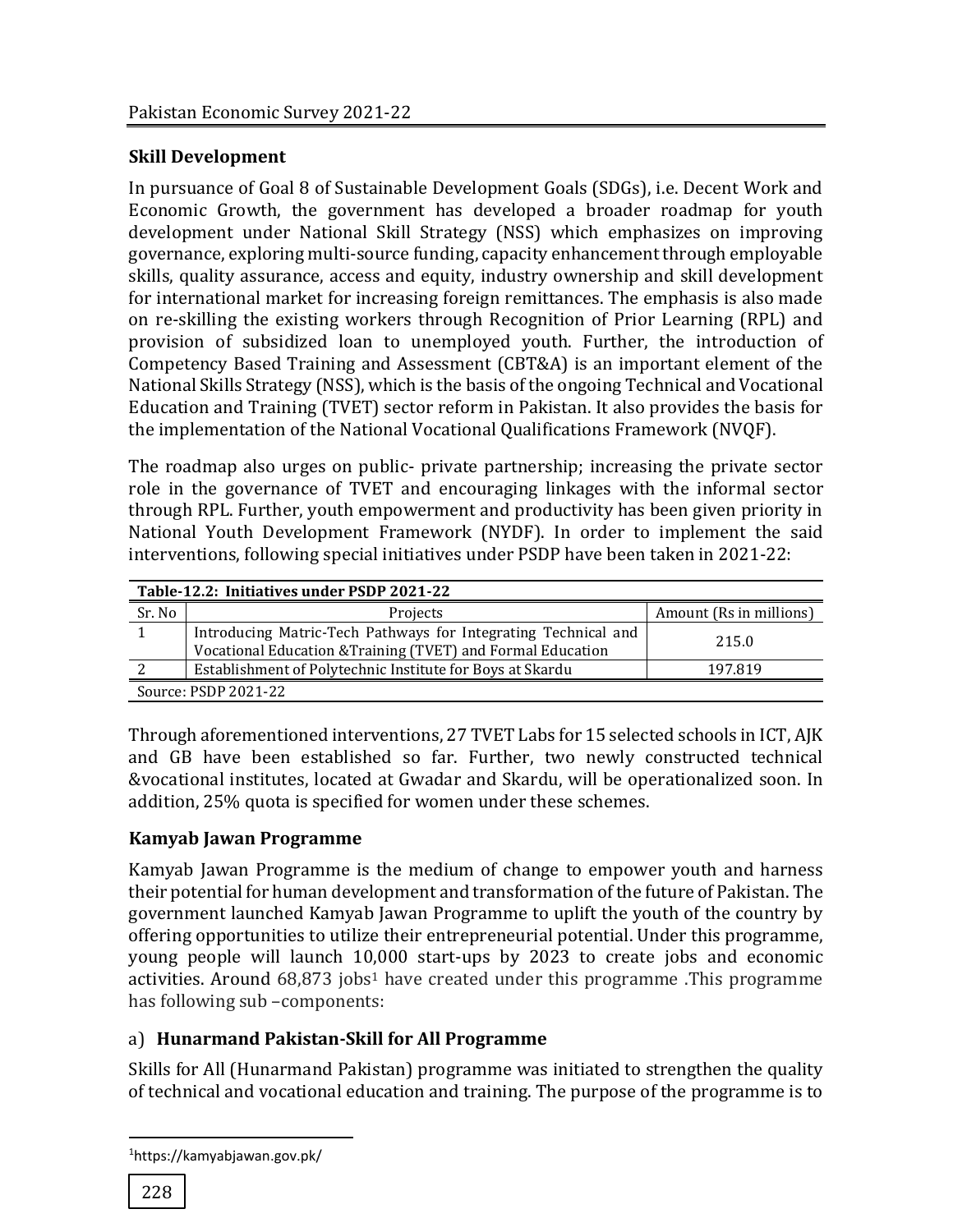equip youth with market-driven conventional and high-tech skills required for career progression.

This programme will also expand the pool of skilled workforce in all sectors of the economy, and bridging demand and supply gap of skilled workforce. Women will also be able to meet their domestic expenses subsequently. This project is being implemented all over the country. The physical progress of the programme is as follows:

- Almost 74,737 youth have been imparted employable skills (35,268 youth in High-TECH technologies (Cyber Security, Artificial Intelligence, Cloud Computing, Internet of Things, Digital Marketing, etc.) and 39,469 youth have been trained in conventional technologies (Electrician, Welder, Plumber, Beautician, Domestic Tailoring, etc.). Additionally, 25% quota is specified for women.
- About 23,000 youth formally skill tested and certified under RPL.
- NAVTTC has established 10 Country Specific Destination Facilitation Centers.
- Developed National Employment Exchange tool and workforce database and fully functional at: jobs.gov.pk, database: (413,197 skilled work force and 411,735 jobs posted)
- Established National Accreditation Council for TVET Stream (NAC-TVS).
- Developed 200 TVET qualifications developed and accredited 535 TVET institutes nationally

In addition, National Youth Council (NYC) is actively engaged to ensure young people representation and participation and nurture youth leadership by recognizing young people's achievements through publicly valuing them as part of our society. Besides, development of Pakistan first ever Youth Development Index (YDI) for focused interventions to improve the ranking of Pakistan on Global Youth Development Index is under process of completion.

# b) **Youth Entrepreneurship Scheme (YES)**

Youth Entrepreneurship Scheme, for young entrepreneurs and existing businesses between the age group of 21-45 years (18 Years for IT sector), is designed to provide subsidized financing through 21 Commercial, Islamic and SME banks under the guidance and supervision of the SBP. The loans are being disbursed to SME beneficiaries across Pakistan, covering; Punjab, Sindh, Khyber Pakhtunkhwa, Balochistan, Gilgit Baltistan and Azad Jammu & Kashmir. Under this programme subsidized loans amounting Rs 44,972 million have been disbursed to 27,387 beneficiaries including 3,115 women.

# c) **National Youth Council (NYC)**

NYC is an official national platform for young enthusiasts to play their essential role for the development of youth. Young people between the age of 15 to 29 years with exceptional performance and achievements on their part can become the member of NYC which is reconstituted every year with new talented & capable volunteers.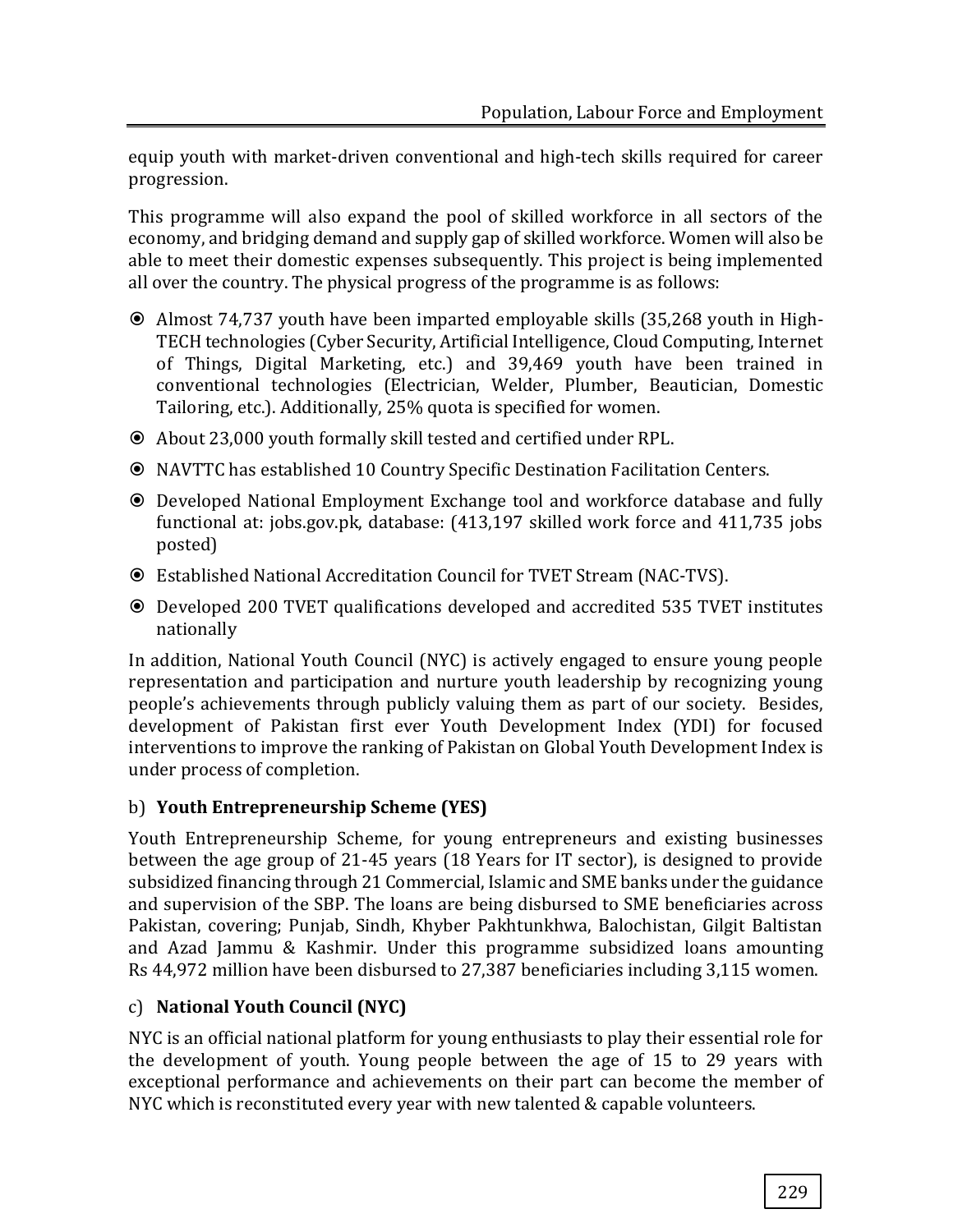#### **d) Kamyab Jawan Talent Hunt Youth Sports League**

The national youth sports league, aimed to provide opportunities for youth to get involved in physical activities not only as a participant but as a professional player, coaches, leaders and volunteer. The talent hunt and sport league is required to provide equal opportunities to both men and women for performance optimization. The purpose is to encourage participants to play an active part in promoting a genuine and lasting culture of peace, human rights and democracy using sport as a catalyst for change. As part of ongoing activities, HEC targets to develop these young people to become equipped with the knowledge, skills and attitudes needed to live together in peace and harmony and empower them to discover their talent and make the most of their potential. The initiative will also help in revenue generation and robust sports and tourism.

#### **e) Kamyab Jawan Markaz**

Kamyab Jawan Markaz is a standardized one stop shop for university students that will provide necessary information, counseling and recourses through single widow system.

#### **Overseas Employment**

More than 11.7 million Pakistanis have proceeded abroad for employment to over 50 countries through official procedures as of December 2021. The migration of Pakistani workers is mostly concentrated to Gulf Cooperation Council countries (96 percent) with Saudi Arabia and the United Arab Emirates hosting the majority. They are contributing in the development of economy of Pakistan by sending remittances, which is the second largest source of foreign exchange after the exports. Table 12.3 presents detail of Pakistani workers registered for overseas employment.

| Table12.3: Number of Pakistani Workers Registered for Overseas Employment |         |              |         |         |  |
|---------------------------------------------------------------------------|---------|--------------|---------|---------|--|
| <b>Countries</b>                                                          | 2018    | 2019<br>2020 |         | 2021    |  |
| Saudi Arabia                                                              | 100,910 | 332,713      | 136,339 | 155,771 |  |
| U.A.E.                                                                    | 208,635 | 211,216      | 53,676  | 27,442  |  |
| 0 <sub>man</sub>                                                          | 27,202  | 28,391       | 10,336  | 38,349  |  |
| Qatar                                                                     | 20,993  | 19,327       | 7,421   | 37,985  |  |
| Bahrain                                                                   | 5,745   | 8,189        | 7,843   | 12,977  |  |
| Malaysia                                                                  | 9,881   | 11,323       | 2,296   | 106     |  |
| Others                                                                    | 9,073   | 14,044       | 6,794   | 14,018  |  |
| Total                                                                     | 382,439 | 625,203      | 224,705 | 286,648 |  |
| Source: Bureau of Emigration and Overseas Employment (BE&OE)              |         |              |         |         |  |

During 2021, Bureau of Emigration & Overseas Employment (BE&OE) has registered 286,648 workers for overseas employment, showing an increase of 27.6 percent as compared to the last year. Saudi Arabia (54 percent), Oman (13.4 percent) and Qatar (13.2 percent) are the main destinations for unskilled migrant workers from Pakistan in 2021. Overall increasing trend was observed in terms of emigrants registered in 2021 as compared to 2020. Province wise distribution of workers registered during 2018- 2021 is reflected in Table 12.4.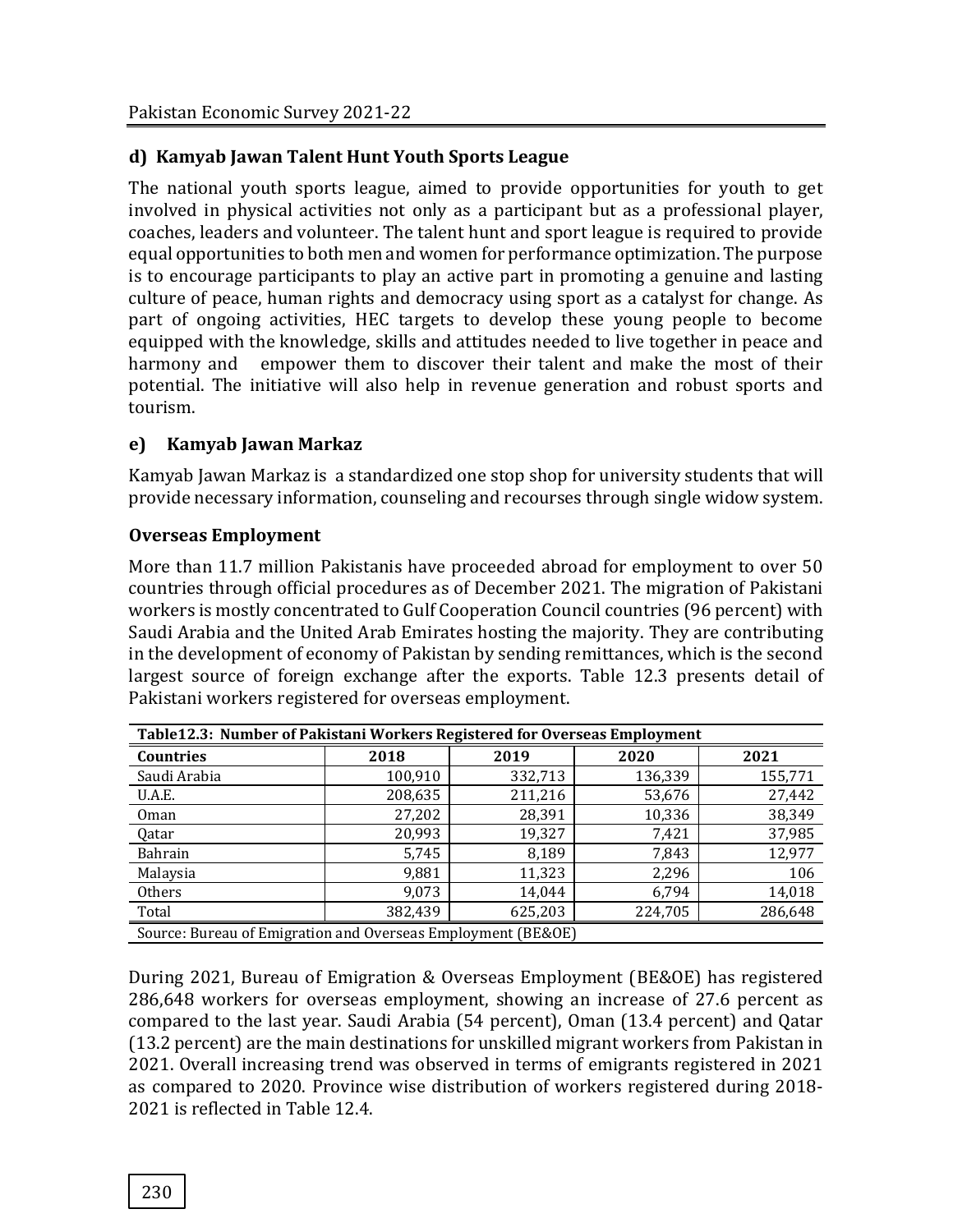| 2018-2021 Province Wise |         |         |        |               |               |                |         |               |              |
|-------------------------|---------|---------|--------|---------------|---------------|----------------|---------|---------------|--------------|
| Year                    | Federal | Punjab  | Sindh  | <b>Khyber</b> | <b>Baloc-</b> | Azad           | N/Areas | <b>Tribal</b> | <b>Total</b> |
|                         |         |         |        | Pakhtun       | histan        | <b>Kashmir</b> |         | Area          |              |
|                         |         |         |        | -khwa         |               |                |         |               |              |
| 2018                    | 2.471   | 185,902 | 41,551 | 88,361        | 2,930         | 33,028         | 2,760   | 25.436        | 382.439      |
| 2019                    | 4.295   | 312,439 | 57,171 | 186,176       | 5,103         | 30,151         | 2,554   | 27.314        | 625,203      |
| 2020                    | 1.814   | 118.818 | 16,950 | 68,299        | 1.869         | 7,685          | 244     | 9.026         | 224.705      |
| 2021                    | 2.275   | 156.877 | 21.121 | 76,213        | 2,470         | 10,671         | 989     | 16.032        | 286,648      |
| Source: BE&OE           |         |         |        |               |               |                |         |               |              |

**Table 12.4: Pakistani Workers Registered for Overseas Employment during the period** 

It is evident from the Table 12.4 that during 2021, the highest number of workers went abroad were156, 877 from Punjab, followed by Khyber Pakhtunkhwa 76,213**.**

The situation of the human resource exports is likely to improve in the coming months with the reopening of business with SOPs and various preventive measures like vaccination, the work opportunities in various host countries, etc.

Ministry of Overseas Pakistani & Human Resource Development (M/o OP&HRD) has taken the following steps to boost the manpower export and to ensure regular emigration:

- Draft "National Emigration and Welfare Policy for Overseas Pakistanis" has been developed and is at final stages of approval.
- M/o OP&HRD has signed bilateral agreements / MoUs with destination countries. In this regard, a bilateral Agreement / MoU on manpower export was signed with Saudi Arabia in 2021. BE&OE is actively pursuing the matter of signing the bilateral MoUs on manpower export with other potential countries too.
- BE&OE prepared Country Specific Strategies on Saudi Arabia, UAE & Malaysia, suggesting the responsibilities of each relevant stakeholder in boosting Manpower Export to these countries.
- BE&OE developed a comprehensive reintegration strategy for returned migrant workers to accommodate them in local and international markets.
- BE&OE is actively working to explore job opportunities for Pakistani workers in nontraditional countries. In this regard, a comprehensive diversification strategy has been developed for top five priority countries i.e. Saudi Arabia, UAE, Malaysia, Qatar & Oman along with other five potential/non-traditional countries such as Kuwait, South Korea, Japan, Germany and China to promote the export of manpower to these countries.
- To facilitate Pakistani emigrants going abroad, an initiative 'Worker's Foree Remittance Account' with a full feature bank account available in current and PLS were inaugurated at all 09 Protectorate Offices across Pakistan.
- Collection of registration fee, welfare fund & insurance premium on single deposit slip and provide emigrants one window facility. The desks are operational at all Protector Offices.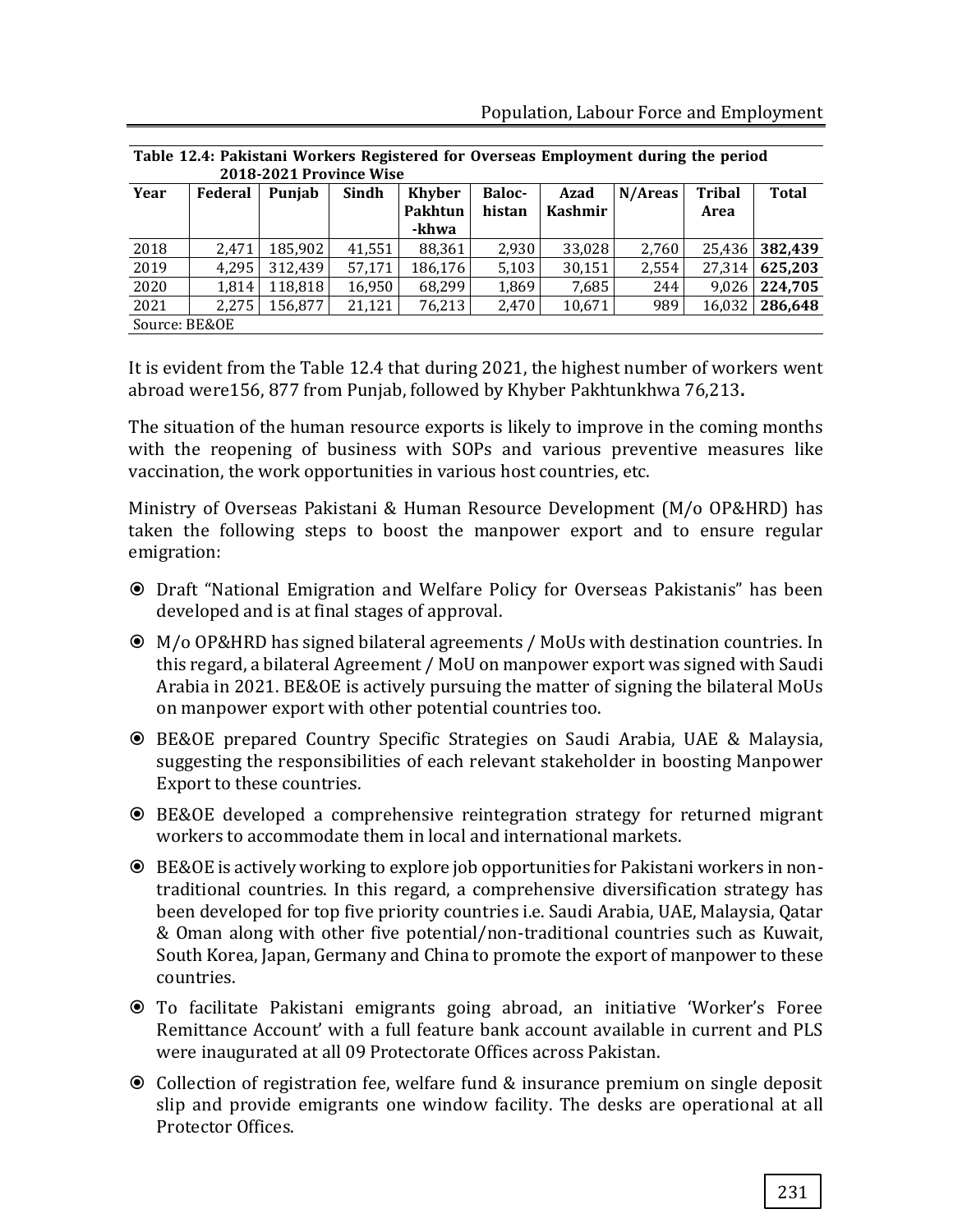- BE&OE created linkages between Overseas Employment Corporation (OEC) and NAVTTC for matching of available jobs at BE&OE official website and data of the trained job seekers maintained by NAVTTC (MOU signed between OEC & NAVTTC).
- Awareness Campaigns to guide intending emigrants through print, electronic and social media.
- Campaign against illegal Overseas Job Advertisements in close coordination with newspapers, FIA, PTA and other relevant departments.
- BE&OE started registration of foreign employers on its website so that the intending emigrants may be hired either directly or through OEPs by registered employers depending upon their requirements.
- The Cooperation Agreement between OEC and the Ministry of Health, Kuwait for supply of medical professionals, initially signed in 2020 for the one year has been renewed till 3rd July, 2023. Total of 1,943 medical professionals have so far proceeded to Kuwait for employment since October, 2020. Further recruitment is under process. Following Kuwaiti employers are also procuring manpower through OEC:
	- Al-Essa Medical & Scientific Equipment Co.
	- Gulf Glass Manufacturing Co.
	- Al-Ahleia Switchgear Co.
	- Al-Homaiza Food Stuff Co.
	- Ministry of Interior-Kuwait
- Ministry of Health Saudi Arabia has resumed its operation for taking manpower in the medical field from Pakistan after the pandemic. Two delegations have visited Pakistan in November- December 2021 for recruitment of medical professionals (Doctors, Nurses) in different specialties. Selection of 105 doctors and 103 Nurses has been received from M/o Health Saudi Arabia.
- The workers were demanded by M/s. Fiki-Bal, a construction company in Nigeria.
- In order to empower the Pakistani skilled workers to obtain jobs in Japan, OEC is going to start Japanese language classes for the potential candidates from Feb 2022. Two Japanese language instructors have been hired for the purpose.
- OEC convenes Korean language training for those persons who are interested to go to Korea for employment purpose and 799 persons have obtained Korean language training.
- Total of 1632 persons have proceeded abroad for employment purpose through OEC during 2021.

#### **Regional Comparison of Manpower Export**

The COVID-19 pandemic hampered the manpower export not only from Pakistan but other regional countries as well. The fig4 below indicates that a total of 286,648 emigrants were registered for overseas employment from Pakistan in 2021 as compared to 224,705 registered in 2020 which shows an increase of 61,943 emigrants. Similarly,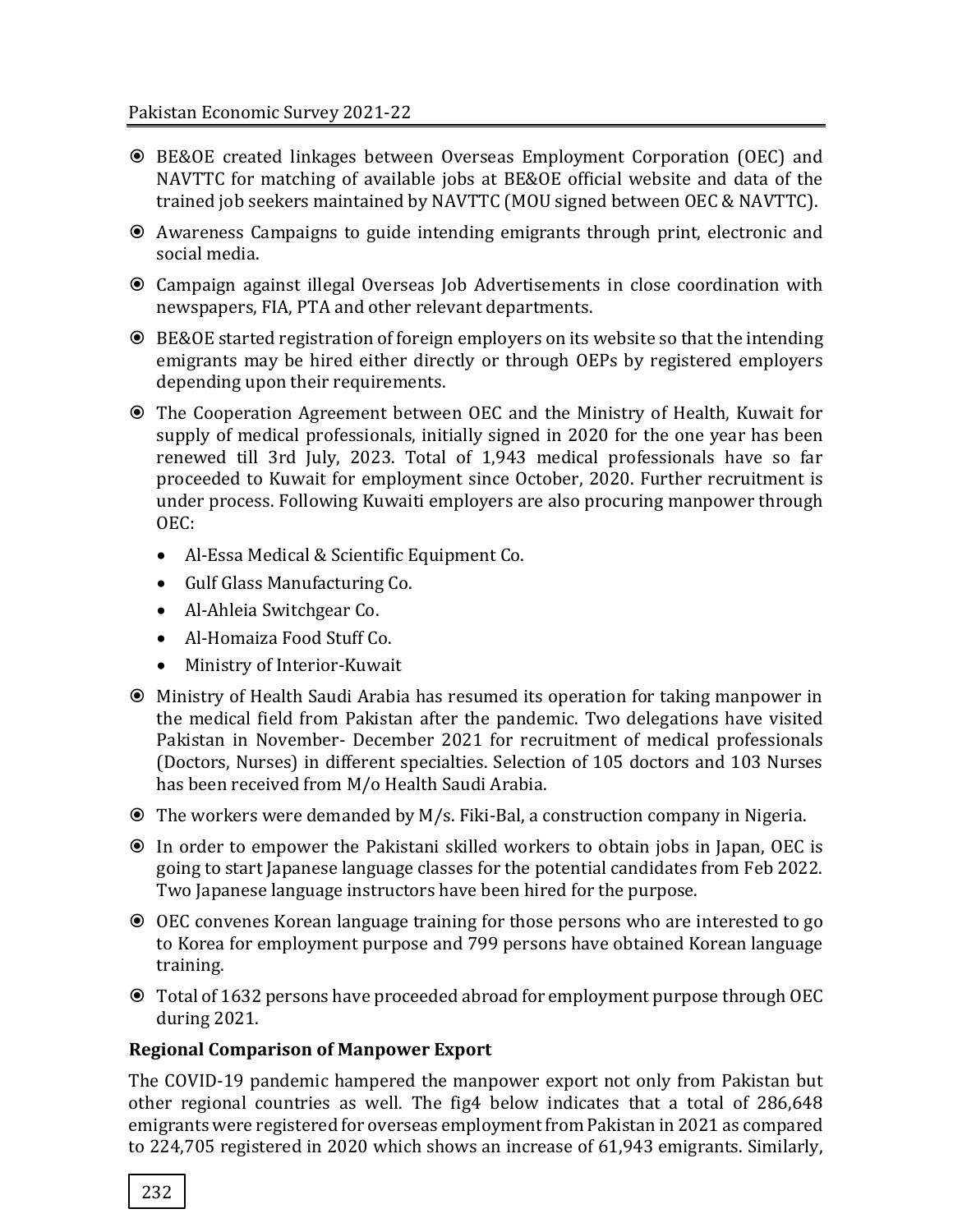India and Bangladesh witnessed an increase of 38,528 and 399,540, respectively in terms of emigrants registered for overseas employment during 2021 as compared to 2020 upon normalization of post COVID-19 situation in 2021.

# **Women Empowerment**

The 2030 agenda for sustainable development emphasizes on the gender equality through women empowerment. The SDG 5 calls to end all forms of discrimination, eliminate violence against women and girls in all its manifestations, ensure health and



reproductive rights and bolster political, social and economic participation of women.

Pakistan is committed to Committee on the Elimination of Discrimination Against Women (CEDAW), the Beijing Platform for Action, ILO conventions and Child Rights Conventions, all directed to ensure women's rightful place in the society. In the past few years, there has been considerable progress, attributable to more deliberate investments in improving the lives and well-being of girls and women.

Gender inequality remains a major barrier to human development. Girls and women have made major strides since 1990, but they have not yet gained gender equity. The disadvantages facing women and girls are a major source of inequality. All too often, women and girls are discriminated in health, education, political representation, labour market, etc.—with negative consequences for development of their capabilities and their freedom of choice.

One of the main reasons of lower female labour force participation and lower employment in the public sector, is the overall environment which is not conducive for females to work. It includes inadequate rooms, washroom, parking, etc. The year 2022 has been declared by the Planning Commission as the year of respecting female employees at workplace.

# **Gender Gap in Pakistan – Women and Employment**

Women constitute 48.4 percent of Pakistan's population. The government recognizes the relevance of gender equality to the national mandate of achieving growth and prosperity and the responsibility to ensure that the national policies and programmes serve women and men equitably. Through multiple consultations and following the dismal national standing on international gender development indices, the government has highlighted gender equality as a high priority goal.

Compared to 2020, Pakistan's rankings have particularly dropped in terms of economic participation and opportunities. This sub-category is further explored in terms of labor force participation, wage equality, estimated income, and percentages of professional and technical workers and of legislators and senior officials. Pakistan's score is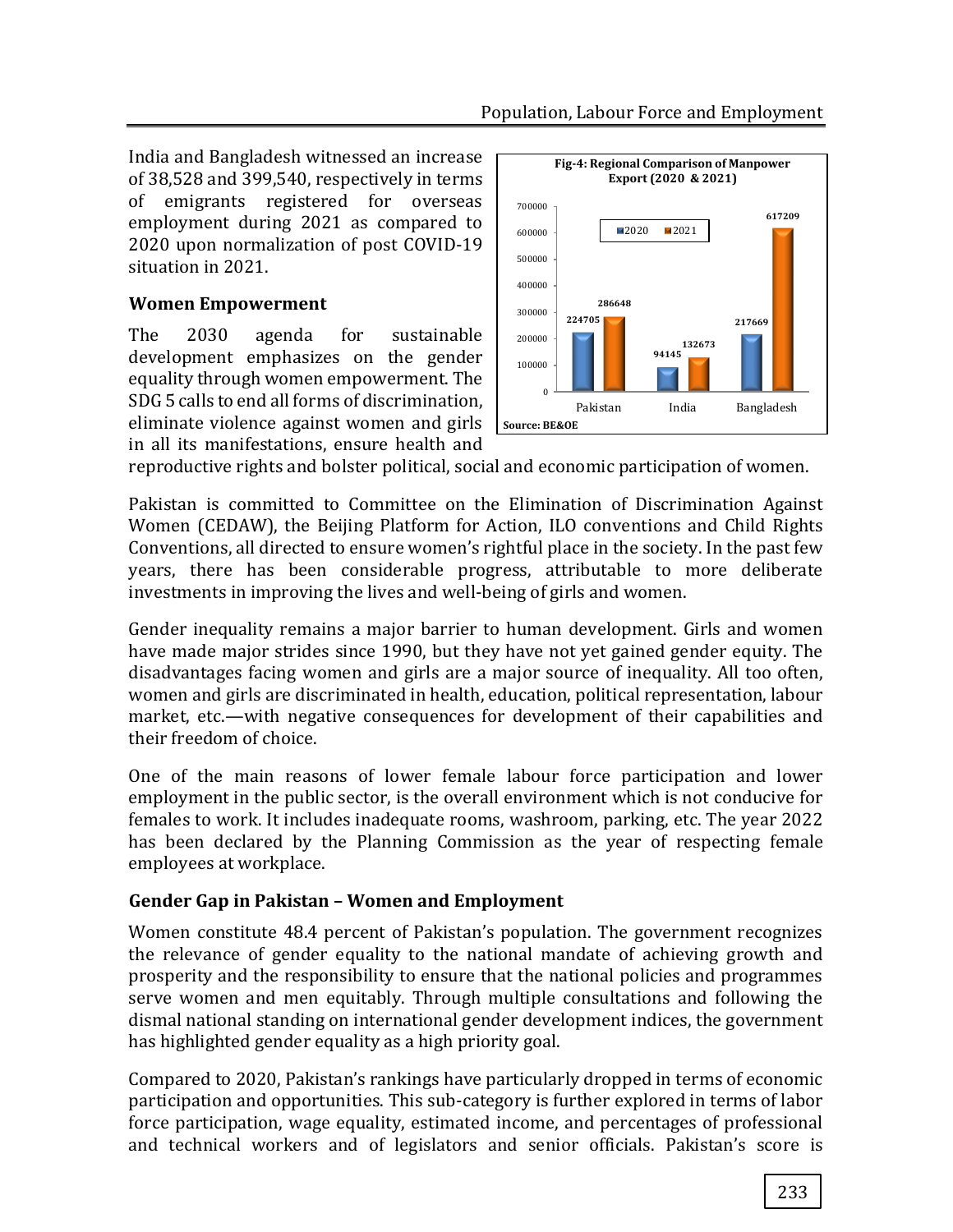significantly lower than the global average in terms of all of the sub-categories, signifying cause for concern.

| Table 12.5: Indicators and Pakistan's Ranking                               |      |                            |      |                            |  |  |
|-----------------------------------------------------------------------------|------|----------------------------|------|----------------------------|--|--|
| Category                                                                    | 2020 |                            | 2021 |                            |  |  |
|                                                                             | Rank | Pakistan's<br><b>Score</b> | Rank | Pakistan's<br><b>Score</b> |  |  |
| Labour force participation rate, $(\%)$                                     | 147  | 0.298                      | 149  | 0.267                      |  |  |
| Wage equality for similar work, 1-7 (best)                                  | 102  | 0.592                      | 113  | 0.575                      |  |  |
| Estimated earned income, int'l US\$ 1,000                                   | 148  | 0.181                      | 151  | 0.163                      |  |  |
| Legislators, senior officials and managers, (%)                             | 146  | 0.052                      | 150  | 0.052                      |  |  |
| Professional and technical workers, (%)                                     | 140  | 0.304                      | 140  | 0.339                      |  |  |
| Source: World Fconomic Forum Global Gender Gan Report 2020- Country Profile |      |                            |      |                            |  |  |

: World Economic Forum Global Gender Gap Report 2020- Country Pro

https://www.weforum.org/docs/WEF\_GGGR\_2020.pdf World Economic Forum Global Gender Gap Report 2021- Country Profile

https://www.weforum.org/docs/WEF\_GGGR\_2021.pdf

# **COVID-19 and Gender Vulnerabilities**

COVID-19 pandemic has had calamitous effects on countless aspects of the world. According to ILO, 5 percent of employed women lost their jobs due to the pandemic as compared to 3.9 percent of the men.

While men reportedly had a higher fatality rate, women and girls have also been affected by the economic and social fallout. Women were affected across the board. They lost their livelihoods faster because they are more exposed to hard-hit economic sectors. In addition, the school closures, economic stress and service disruptions put the health, wellbeing and futures of the most vulnerable girls at risk. Moreover, recent studies also highlighted an increased Gender Based Violence (GBV) during the pandemic. Informal jobs were hit the most during COVID-19, whereby women are expected to hit disproportionately, especially the home based workers.

# **Gender Discrimination**

Pakistan's sustainable socio-economic, political and cultural development wholly lies in the equality, empowerment, participation and representation of women in all walks of life. Despite that the status of women is below par. Women in Pakistan encounter multidimensional problems such as honour killing, acid throwing, harassment, sexual assaults and domestic violence and so on. Gender inequality is a deep-rooted menace in Pakistan that is potentially hampering its socio-economic advancement and progress. Women's participation in social processes remains constrained due to the norms that persist though there are variations in their application determined by rural-urban and geographical location and class. Their engagement in formal political processes has steadily improved though still not commensurate with their share of the population (UN Women Pakistan, 2020).

# **Women and Healthcare**

Gender disparity in Pakistan healthcare system contributes to dismal health of women. The women in Pakistan are unable to access proper healthcare due to numerous reasons. Some of the major health problems faced by Pakistani women include anemia,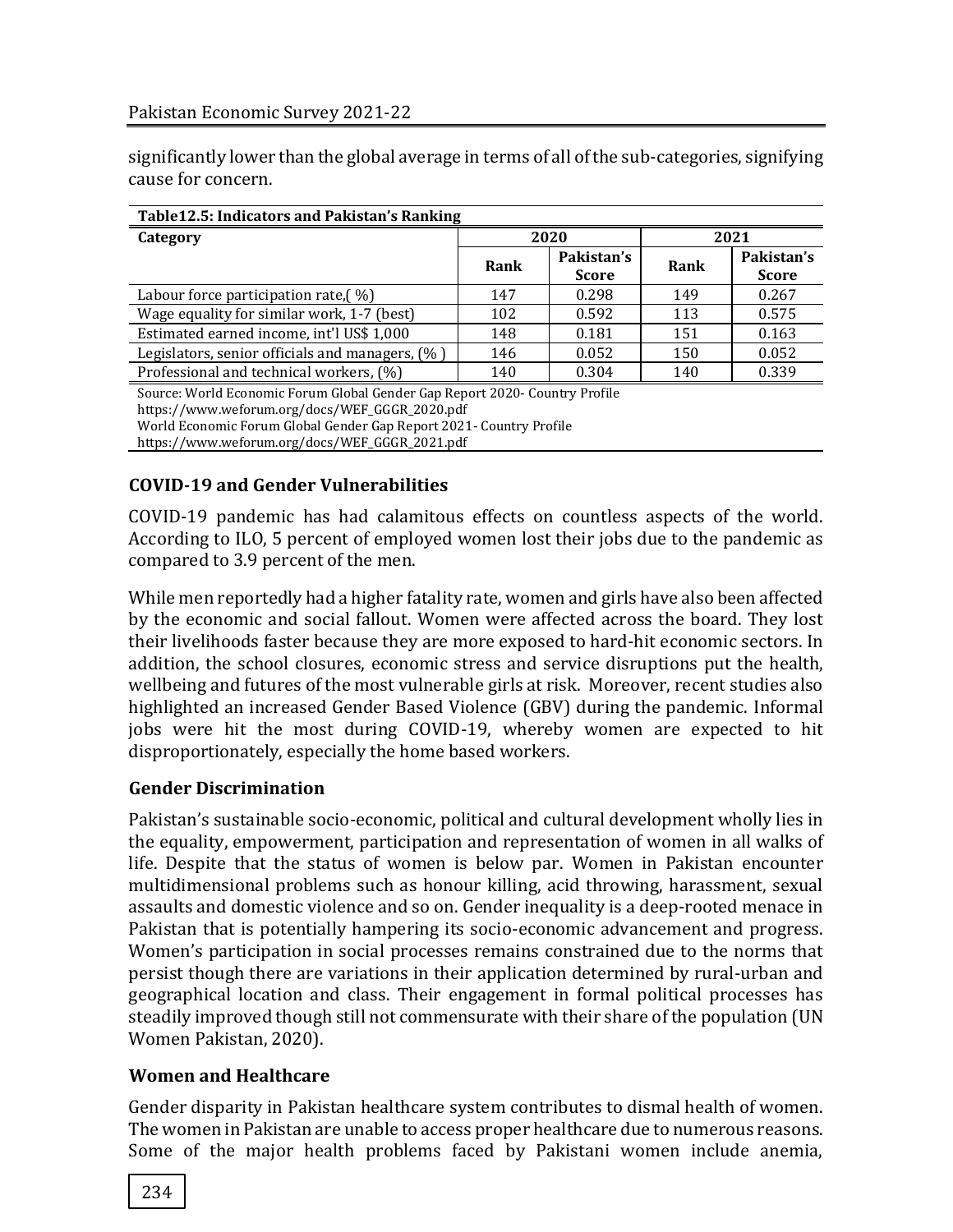pregnancy related complications, cancer and mental health. In addition to service delivery interventions, strategies are required to counter factors influencing health status and restricting access to and utilization of services. Improvement in women's health is bound to have positive influences on their children and wider family's health, education and livelihood; and in turn on a society's health and economy.

# **Limited Role in Decision Making**

Women have a very limited role in decision making. The vast majority of women depend on their male family members for any decision related to their lives, i.e. education, economic opportunities, marriage, healthcare, household purchases, etc. The degree of dependency varies across regions and rural/urban locations and rigidity of social/cultural norms.

Even at the national level, the representation of women is dismal. The proportion of seats held by women in national parliament (as a percentage of total seats) is around 20.2 percent<sup>2</sup>. This is why women concerns hardly get due attention. In addition, women in democratic spaces are rare.

# **Initiatives taken by the Government during 2021-22**

The government has prioritised gender equality as a high priority goal. A few important initiatives adopted during 2021-22 include:

- Ministry of Planning, Development & Special Initiatives (PD&SI) launched the National Gender Policy Framework-2022 on March 8, 2022. The framework was developed in active coordination with the Ministry of Human Rights and all key institutions, while engaging federal and provincial stakeholders, development partners, sectoral and subject experts, meaningfully engaging the youth, and deliberating on the strategic priorities for bridging the gender gap in education, employment and making workplaces conducive for women across the country.
- During July-May FY2022, 8.23 million beneficiaries were served under the Ehsaas Kafalat programme. The total amount disbursed was Rs 110.80 billion.



<sup>2</sup> https://data.unwomen.org/country/pakistan

 $\overline{a}$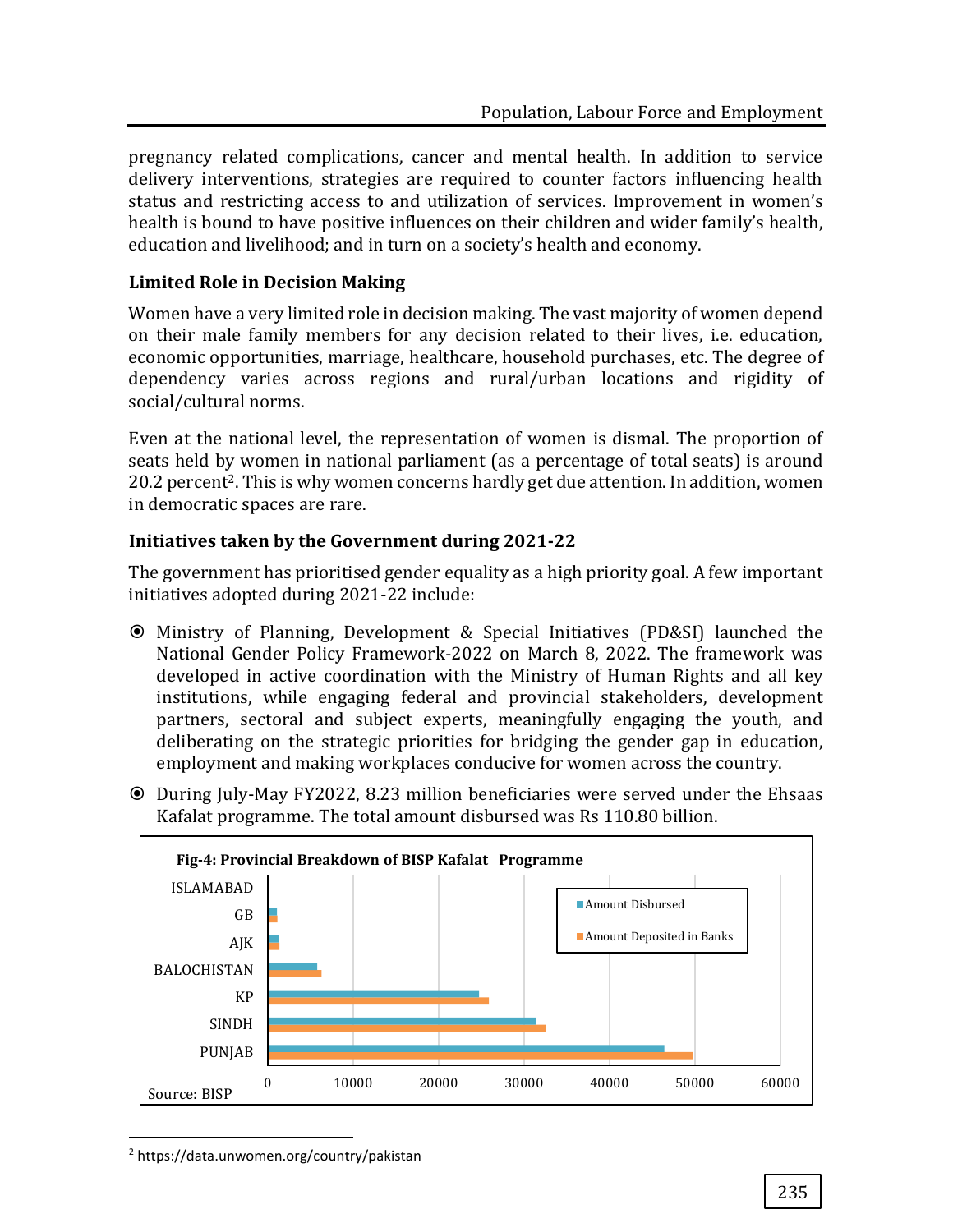- In the budget allocation for 2021-22, Rs260 billion were allocated for the Ehsaas Programme to provide relief to 14 different categories of low-income groups including students. Some 50 percent of the beneficiaries of all initiatives under the Ehsaas Programme are stated to be women.
- Under KamyabJawan Programme Rs 25 billion funding allocated for women. The government has so far disbursed around Rs 1 billion among the female entrepreneurs, qualified under the Youth Entrepreneurship Scheme (YES) of KamyabJawan Programme (KJP).
- In February 2022, the six-month stipend for deserving women under Ehsaas Kafaalat was increased from Rs 12,000 to Rs 13,000 each.
- By December 2021, 50 centers had been setup in 15 districts for extending Ehsaas Nashonuma support to deserving women and the aim is to extend this programme nationwide.
- Provinces have been requested to develop a gender-based programme in upcoming ADP 2022-2023 aligned to the endorsed National Gender Policy Framework and have their Gender M&E frameworks in place to ensure additional investments and focused efforts in this domain

#### **Legislative measures**

Some of the recent legislative measures to promote gender equality are listed below:

- The Protection Against Harassment of Women at the Workplace (Amendment) Act, 2022
- Islamabad Capital Territory Senior Citizens Act, 2021
- The National Commission on the Rights of Child (Amendment) Bill, 2021
- The Islamabad Capital Territory Child Protection (Amendment) Bill, 2021
- The definition of rape under Section 375 has also been expanded and gang rape penalized.
- ICT Rights of Persons with Disability Act, 2020
- Legal Aid and Justice Authority Act, 2020
- The Zainab Alert, Response and Recovery Act, 2020
- Protection of Journalist and Media Professionals Bill, 2021
- Domestic Violence (Prevention and Protection) Bill, 2020
- Torture, Custodial Death and Custodial Rape (Prevention and Punishment) Bill 2020

Besides, the Ministry of Human Rights has drafted a Model Policy on violence against women to address all forms of violence which women faces during their daily life along with an implementation strategy for legislations and policy already enacted to safeguards rights of women.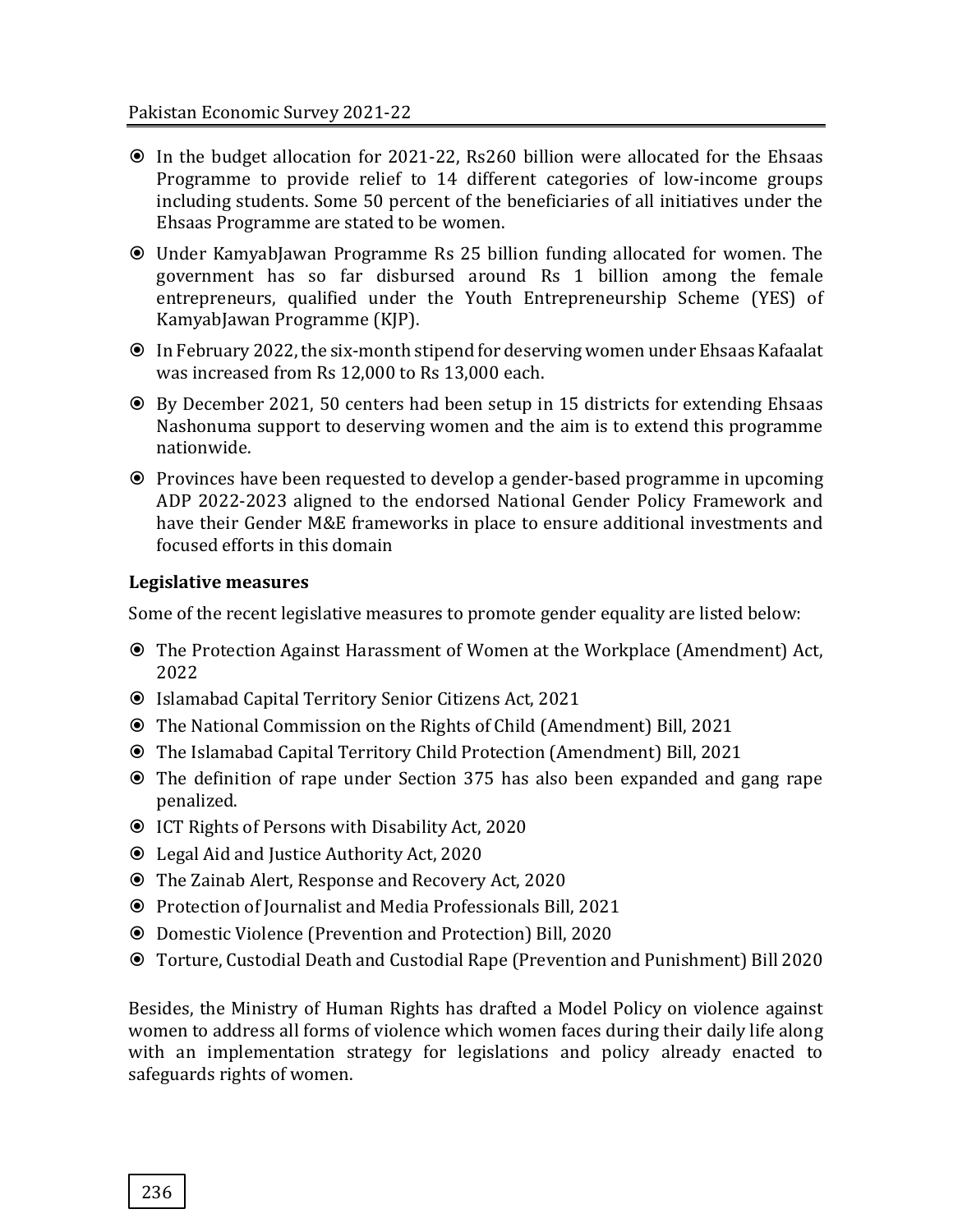#### **Box1: Population and Housing Census**

- The Population and Housing Census is a vital national exercise linked with provision of data for key policy making matters regarding development programmes, political representation and resource allocation which has far reaching impact.
- A national census is mandated by the Constitution of Pakistan to be held every 10 years. After the independence of Pakistan in 1947, the first census took place in 1951. Since 1951, there have been only 6 nationwide censuses (1951, 1961, 1972, 1981, 1998 and 2017).
- The first census was conducted from 9th February to 28th February, 1951. The Dominion of Pakistan (both West and East Pakistan) had a population of 75.7 million, in which West Pakistan had a population of 33.7 million and East Pakistan (today Bangladesh) had a population of 42 million
- The second population census was conducted from 12th January to 31st January, 1961. The population was 93 million, with 42.9 million residing in West Pakistan and 50 million residing in East Pakistan.
- The third census of Pakistan was held in 1972. According to the 1972 census, the population of Pakistan was 65.3 million.
- The fourth decennial Population Census of Pakistan was conducted in March, 1981. According to the 1981 census, the population of Pakistan was 84.3 million.
- The 1998 Census of Pakistan was the fifth Pakistan national census and the population of Pakistan was 132.4 million.
- The sixth census was conducted in two phases in 2017. According to Census-2017, the country's total population was 207.7 million, with an annual growth rate of 2.4 per cent.

#### **7th Population and Housing Census – 2022 (Digital Census)**

Pakistan Bureau of Statistics (PBS) has started preparatory work to conduct first ever Digital Population and Housing Census. The main recommendations of the Census Advisory Committee are as follows:

- Census must be conducted Digitally with real-time online monitoring & geo-tagging of all structures
- Ensure Universality: Counting of whole population residing in country at the time of the census irrespective of its Status/ Holder of CNIC or not
- − De-jure Method of enumeration is recommended **(**person is enumerated at usual place of residence).
- Single Census questionnaire may be administered which should be strictly in relevance to the objectives of Census.
- − Law enforcement agencies may be used for security but not for enumeration / verification.
- Field data collection / monitoring may be carried out by Provincial Governments staff. Comprehensive trainings and involvement of graduate students in the enumeration process is recommended**.**
- Involvement of stakeholders (especially provinces / political parties) from start to end (planning to finalization of results)
- − Establishment of National Census Coordination Center (N3C) with representation of Provincial Governments for effective monitoring, coordination and policy decisions.
- Effective publicity campaign with effective use of social media for clarity regarding the primary objective of census which may begin early and extend right up to the release of the first initial results
- − Conduct of Pilot Census for checking the whole process and conduct of Post Enumeration Survey for assessing reliability of data and coverage.

The Census process shall tentatively be completed **in 18 months/ 540 days.** Results of the 7th Population & Housing Census will be handed over to the Election Commission for delimitation for the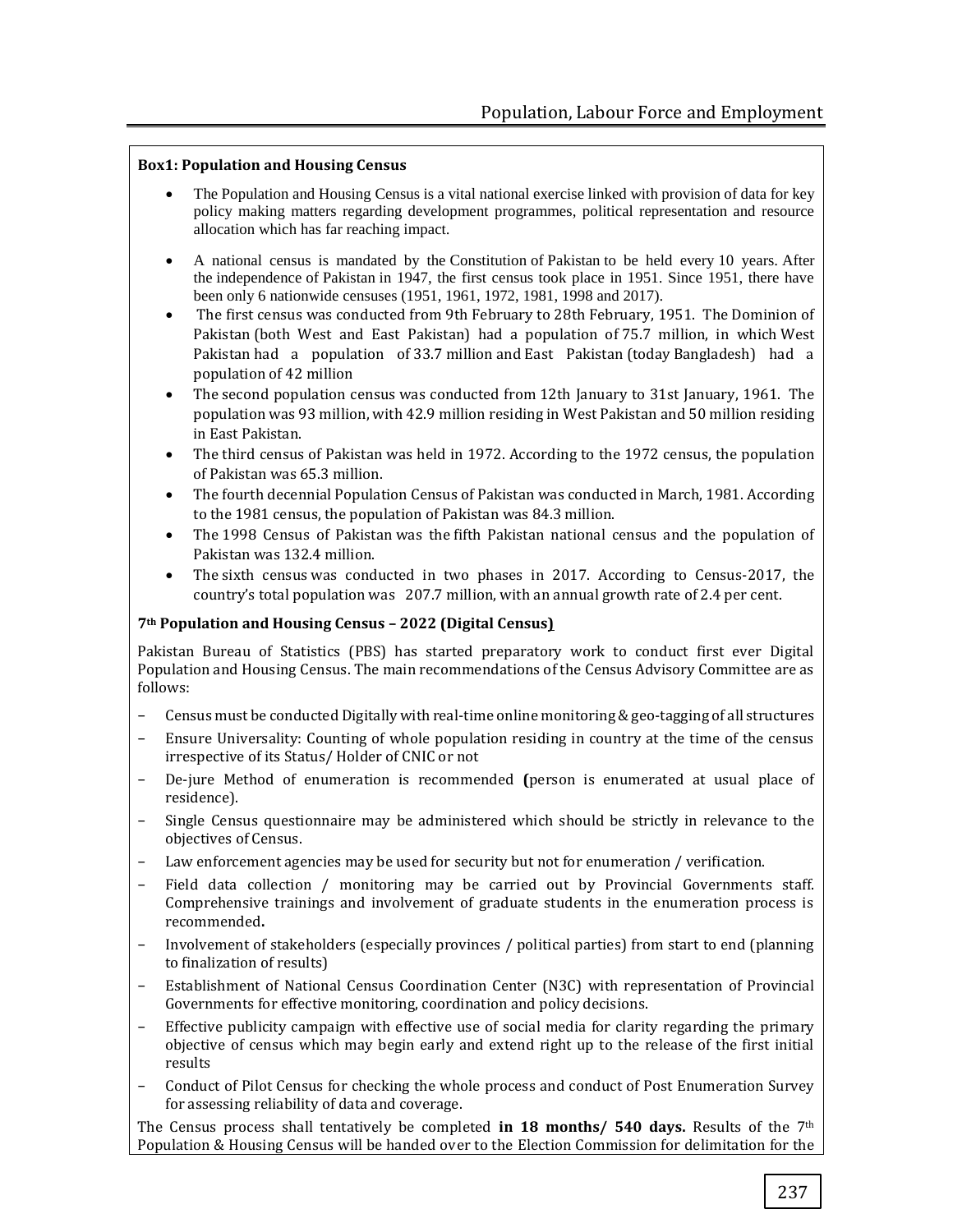next General Elections due to be held in 2023. As per recommendations of the Census Advisory Committee, the census questionnaire has been finalized and **"**Census Monitoring Committee**"** has also been proposed for monitoring, coordination and policy decisions for smooth conduct of  $7<sup>th</sup>$  Population & Housing Census.

The Government has been allocated Rs **5 billion** in FY-2021-22; the maximum budget will be spent for procurement of hardware for 7th Population and Housing Census-2022.

Source: Pakistan Bureau of Statistics

#### **PSDP Allocation on Population Programmes**

The Public Sector Development Programme (PSDP) is an important policy instrument for achieving socio-economic objectives of the government. It also creates spillover impact for the private sector and leverages potential of the economy for creation of greater social good. The allocation on population activities during 2021-22 is as under:

| <b>Table 12.6: PSDP Allocation on Population Programmes</b>       |                                                                |                        |  |  |
|-------------------------------------------------------------------|----------------------------------------------------------------|------------------------|--|--|
| Sr.#                                                              | <b>Project</b>                                                 | <b>PSDP Allocation</b> |  |  |
|                                                                   | Population Welfare Programme, GB                               | Rs 107.800 million     |  |  |
|                                                                   | Implementation of National Action Plan on Population (2021-26) | Rs 250.000 million     |  |  |
| Source: Ministry of Planning, Development and Special Initiatives |                                                                |                        |  |  |

#### **Key Initiatives**

#### **a. Three Years Rolling Growth Strategy (3YRGS)**

 Planning Commission has constituted a Working Group on "Inter Provincial Augmentation on Population Programmes" to lower growth rate for "Three-Year Rolling Growth Strategy (3YRGS) – Agenda for Economic Diversification, Transformation on Jobs-led Growth". One of the key pillars of this 3YRGS is "Interprovincial Augmentation on Population Control Programmes".

#### **b. Pakistan Demographic Resource Center (PDRC)**

In alignment with the government's vision, efforts are being made to strengthen data generation and population statistics to identify priority population factions before rolling out contextualized reform programmes. In this regard, the PDRC is also envisioned in collaboration with all stakeholders and international consultants. The project is an initiative to collect, analyse and making use of population data in policy making. The center is proposed to be working with concerned stakeholders including provincial population and health departments, National Institute of Population Studies, Pakistan Bureau of Statistics, development partners etc. So far, two meetings have been organized with Data and Research organizations and representatives of Population Welfare Departments. The initiative has been backed and supported by UNFPA and Ministry of Planning Development & Special Initiatives.

#### **c. Revision and Updating of Curriculum for RTIs**

The Regional Training Institutes (RTIs), all over Pakistan, are responsible for capacity building training of the health personnel for providing Family Planning (FP) /Reproductive Health (RH) services to the communities. The Training Curriculum